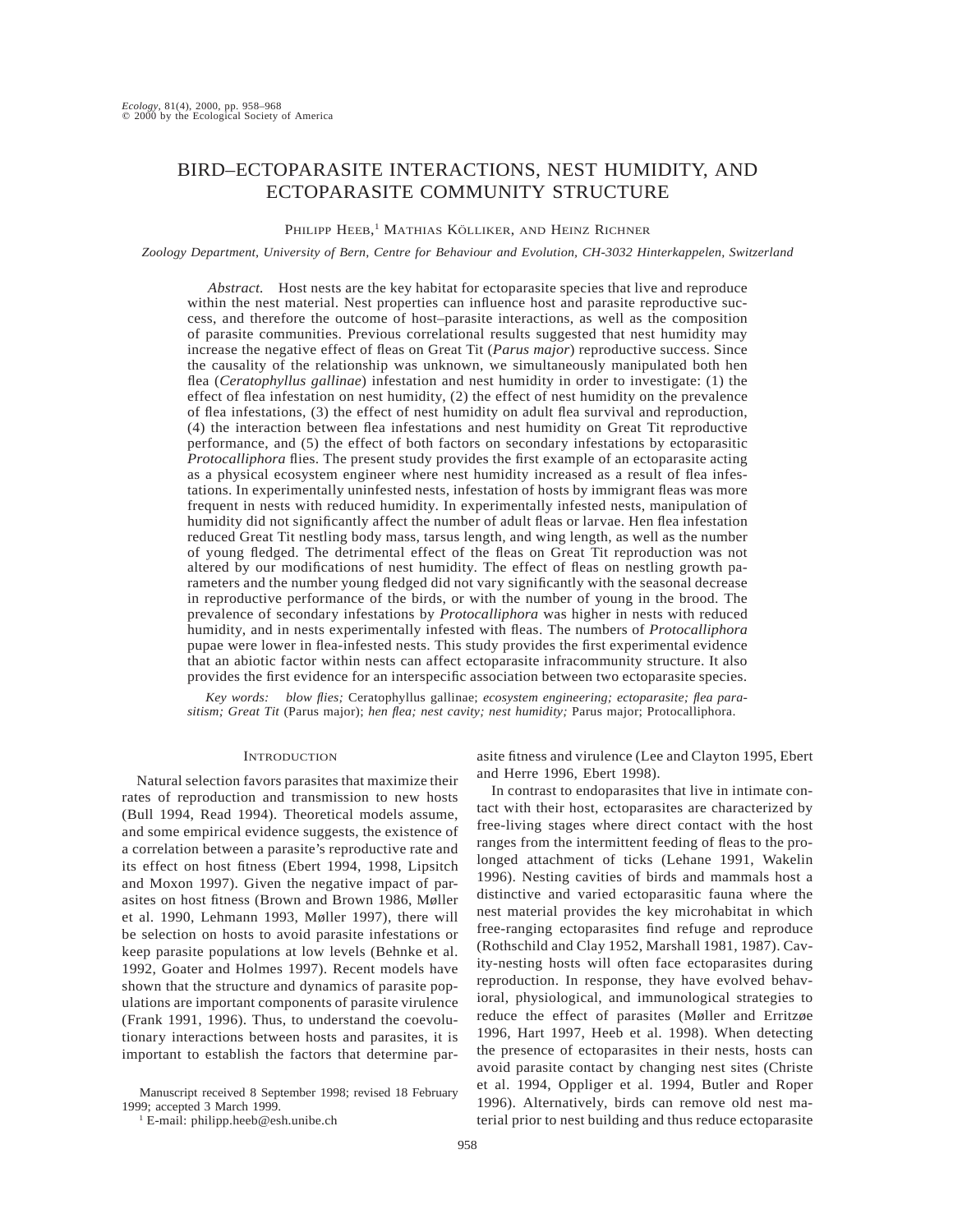loads (Pacejka et al. 1998). Some birds include green plant materials or feathers in their nests which reduce the fitness of ectoparasites (Clark 1990, Winkler 1993, Dumbacher and Pruett-Jones 1996). Modifications of nest properties by the hosts will thus exert selection pressures on ectoparasites through a reduction in their survival and reproduction.

Several ectoparasite species often infect the same nest (Marshall 1981, Johnson and Albrecht 1993, Eeva et al. 1994, Lee and Clayton 1995), and host responses against one parasite could affect the fitness of other ectoparasites and modify ectoparasite communities. Given the large number of factors involved in host– parasite interactions, experimental parasite infestations are required to identify interspecific interactions among parasites, and the factors shaping parasite communities within host species (Simberloff and Moore 1997, Poulin 1998).

The hen flea (*Ceratophyllus gallinae*) is a common ectoparasite of cavity-nesting birds in the Western Palearctic (Harper et al. 1992, Tripet and Richner 1997*a*). Such birds are also frequently infested by blow flies of the genus *Protocalliphora* (Diptera: Calliphoridae) (Rothschild and Clay 1952, Marshall 1981, Eeva et al. 1994, Hurtrez-Boussès et al. 1997). Both types of ectoparasites have been shown to affect bird reproductive performance. Experimental infestations in Great Tit, *Parus major,* nests by hen fleas reduced the growth of nestlings, and the number of young fledged (Richner et al. 1993). Young Blue Tits (*Parus caeruleus*) growing in nests with reduced numbers of *Protocalliphora* larvae had longer tarsi and heavier body mass than nestlings in unmanipulated nests (Hurtrez-Boussès et al. 1997). A recent experiment tested for the presence of Great Tit-induced responses against hen fleas (Heeb et al. 1998). When raising their young in flea-infested nests, Great Tits exposed to fleas during egg laying raised young of greater body mass with higher recruitment rates the following year than Great Tits that were not exposed to fleas during egg laying. Data from that study revealed a strong negative correlation between mean nestling mass and nest humidity (Fig. 1). This relationship did not depend on the number of fleas in the nests, suggesting that nest humidity is somehow associated with the harmful effects of fleas on nestling growth.

In an earlier study (Heeb et al. 1996), we showed that fresh mass of Great Tits nests at fledging was positively correlated with both the number of adult fleas and their larvae, suggesting that density-dependent mechanisms among fleas could be an important component of flea population dynamics. An experiment with Blue Tit nests infested with different numbers of founders, further suggested that competition among larvae was the main process behind the density-dependent patterns observed (Tripet and Richner 1999). We also showed that the presence of fleas in Great Tit nests led to an increase in nest fresh mass. However, it was not



FIG. 1. Nestling mass in relation to nest humidity. Symbols are brood means and indicate whether Great Tit parents were exposed (open circles) or not (solid circles) to fleas during egg laying. Birds in both groups incubated the eggs, and raised their young in flea-infested nests. Nest humidity index is the total mass of water in the nest divided by nest dry mass. Nestling mass was negatively correlated with nest humidity ( $F_{1,33} = 15.43$ ,  $P = 0.0003$ ) but was not correlated with the number of adult fleas ( $F_{1,33} = 0.09$ ,  $P = 0.76$ ). Nestling mass was higher in nests of birds exposed to fleas during egg laying  $(F_{1,33} = 6.17, P = 0.018)$ .

determined whether the changes in nest mass were due to an increase in nest size or humidity (Heeb et al. 1996). An understanding of the relationship between nest humidity and the harmful effect of hen fleas on Great Tit reproduction (as shown in Fig. 1) will shed light on the mechanisms shaping interactions in this host–parasite system.

In a  $2 \times 2$  factorial design, we simultaneously manipulated nest humidity and flea infestations to investigate; (1) the existence of a causal relationship between flea infestations and nest humidity, (2) the effect of nest humidity on the prevalence of flea infestations, (3) the effect of nest humidity on adult flea survival and reproduction, (4) whether differences in nest humidity altered the effect of hen fleas on Great Tit reproductive performance, and (5) the effects of flea infestations and nest humidity on the prevalence and intensity of *Protocalliphora* infestations.

### **METHODS**

#### *Study area and general procedures*

This study was carried out in the Bremgarten forest near the city of Bern, Switzerland  $(46^{\circ}57'$  N,  $7^{\circ}28'$  E). The forest has little undergrowth and is mainly composed of beech and pine, interspersed with a few oaks and hornbeams. Nest boxes were put up in 1991, and have been used by Great Tits since the breeding season of 1992. They consist of an outer plastic cover and an inner wooden box of  $12.5 \times 12.5$  cm with a height of 21 cm from the bottom to the entrance hole (diameter: 30 mm). In March of every year, old nest material was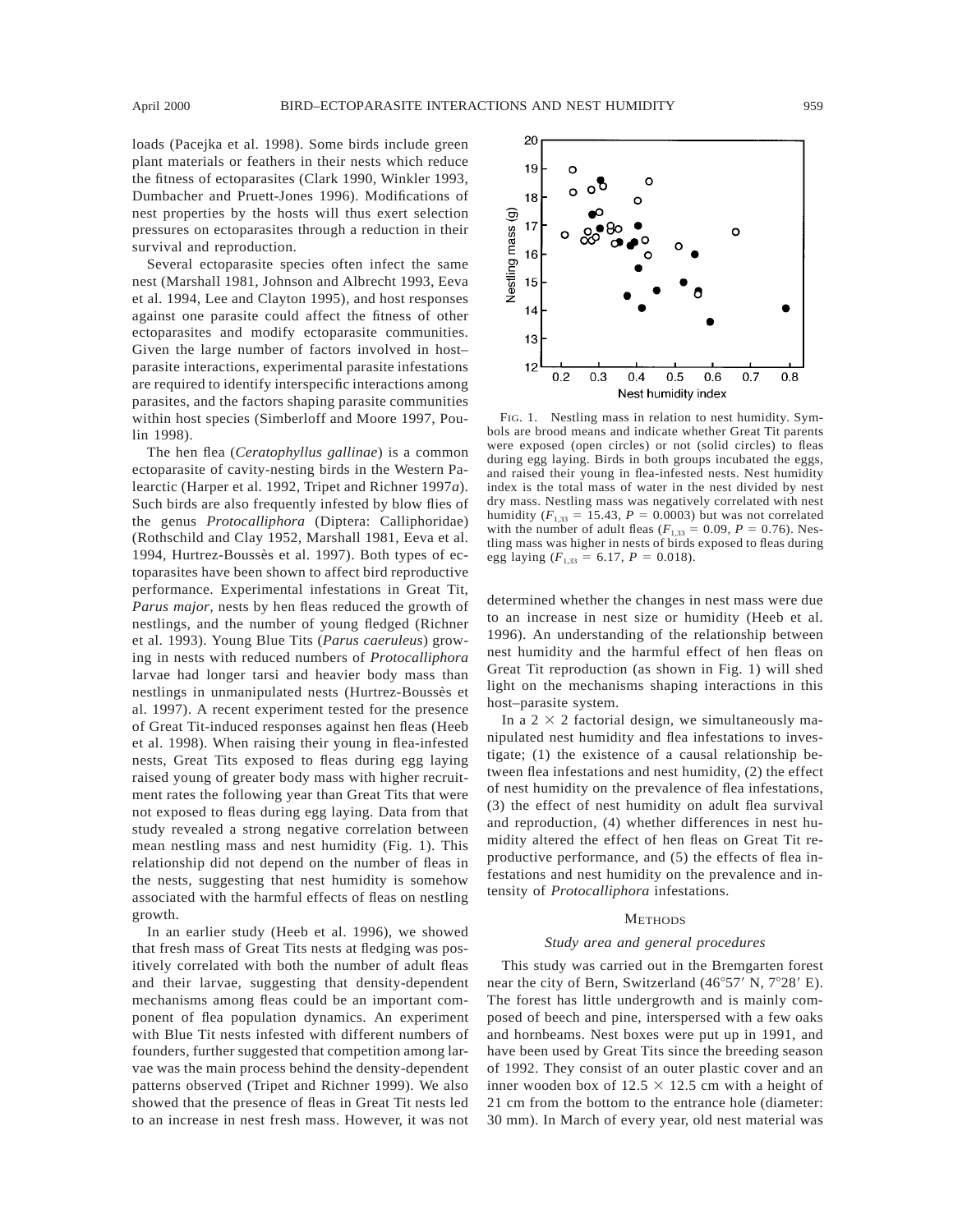removed from all the nest boxes before the birds started nest building. Material remaining attached to the box walls was scraped off with a knife and a hard brush. Old nests containing fleas were kept as a source of fleas for the infestations.

The Great Tit is a small passerine bird common in woodlands, parks, and gardens of the Western Palearctic (Gosler 1993). During the breeding season, socially monogamous pairs defend a breeding territory, and nest in cavities or nest boxes. Hen fleas are common ectoparasites in our population. They migrate into the nests in spring, and their reproductive peak coincides with the breeding season of their hosts. Adult fleas feed on the blood of the breeding adults and their nestlings, they lay eggs in the nest material where the larvae develop, and form cocoons from which imago emerge after completion of development (details in Heeb et al. 1996, Tripet and Richner 1999). Blow fly larvae of the genus *Protocalliphora* are ectoparasites of young birds (Marshall 1981, Sabrosky et al. 1989). Every year, a proportion of nests in our population are infested by *Protocalliphora* flies (Heeb et al. 1996; P. Heeb, *unpublished data*). Adults are free-living flies that lay their eggs in the nest material, after the host eggs hatch (Gold and Dahlsten 1989). The fly larvae live in the nest material, and feed intermittently on chicks by sucking their blood. After a third larval stage they pupate in the nest material and emerge as imagos after the fledglings have left the nest (Gold and Dahlsten 1989, Bennett and Whitworth 1991, 1992, Hurtrez-Boussès et al. 1997).

# *Experimental manipulations of flea infestations and nest humidity*

The experiment was performed in 1996. On the morning the birds laid their second egg, we weighed the nest fresh mass to the nearest 0.1 g with an electronic balance. Ectoparasites were then eliminated by heat-treating the nests (placed in a closed plastic bag) for 3 min using a microwave appliance fed by a portable 220-V generator. The nests were left to cool after the heat treatment; they were sequentially assigned either to an "Infested" treatment  $(N = 79)$  and received 40 adult fleas, or were left "Uninfested"  $(N = 84)$ . On the day after the whole clutch had been laid, nests were randomly assigned either to a "Dry"  $(N = 80)$ , or a "Wet" treatment  $(N = 83)$ . A flat piece of acrylic plastic ( $2 \times 122 \times 122$  mm) was placed on the bottom of all nest boxes to increase the effectiveness of our treatments. Underneath the nests of the dry treatment we placed one 30-g bag of active silica gel (pink crystals, Fluka Chemie AG, Buchs, Switzerland) wrapped in absorbent paper. The bags were replaced on day 5 of incubation and on days 1, 5, 9, and 14 after hatching. The water removed by the silica gel bags was determined by their mass gain (precision  $\pm 0.1$  g) between two visits. To control for any potential effect of the silicagel bags on the study organisms, we placed a 30-g

bag of inactive silica gel (blue crystals) wrapped in absorbent paper, underneath nests of the wet treatment. From a distance of  $\sim$ 20 cm, we then gently sprayed 1, 2, or 3 g of stale tap water into a side of the nest material. The amount of water sprayed in each wet nest was adjusted to its fresh mass during egg laying (data from 1995 showed a positive correlation between nest fresh mass and the total amount of nest humidity, Pearson,  $r = 0.80$ ,  $P < 0.0001$ ,  $N = 83$ ). Water spraying was repeated on day 5 of incubation and on days 1, 5, 9, and 14 after hatching. This experiment resulted in four independent treatments where nest humidity and flea infestations were simultaneously manipulated, and all nests received the same number of visits. Birds in the four treatments did not differ significantly in laying date (Kruskal-Wallis test:  $Z = 0.11$ , df = 3,  $P = 0.99$ ), or clutch size (K-W:  $Z = 0.43$ , df = 3,  $P = 0.93$ , Table 1). The fresh mass of the nests when the second egg was laid did not differ significantly between treatments  $(F_{3, 160} = 1.55, P = 0.20,$  Table 1). The water treatments were repeated at regular intervals, and we expected that the humidity measured at the time of fledging reflected nest humidity during the breeding attempt of the birds. As expected, nests in the wet treatment were more humid than nests in the dry treatment ( $F_{1, 154} = 6.63$ , *P*  $= 0.01$ , controlling for flea treatment, see Table 1).

### *Assessment of ectoparasite loads*

Within 24 h after the last nestling in the brood fledged, the fresh mass of the nest was measured to the nearest 0.1 g, and nests were placed in sealed plastic bags. Care was taken to count and recover all the flea cocoons attached to the nest box walls. The bags were then frozen at  $-18^{\circ}$ C and kept for later inspection. This procedure ensured that all ectoparasites present in the nest were killed within 24 h of their host becoming unavailable. The nest material was manually separated, and then thoroughly searched under a magnifying glass for adult fleas, flea larvae, and cocoons (flea larvae and cocoons are hereafter referred to jointly as ''flea larvae''). Given the large number of breeding pairs in this study, and the amount of time it takes to count fleas, we randomly selected a subsample of 41 infested nests with similar laying dates and clutch sizes  $(P > 0.40)$ for detailed flea counts. To assess the prevalence (number of hosts infested) of new flea colonists to previously uninfested nests  $(N = 82)$ , we determined the presence or absence of flea larvae in the nest material. Flea larvae in the uninfested treatments were produced by immigrant fleas that colonized the nests by horizontal transmission during the breeding attempt of the birds (Heeb et al. 1996). The prevalence and intensity (number of parasites in a host) of *Protocalliphora* infestations was determined by counting the larvae and pupae (hereafter referred to jointly as ''pupae'') in 158 nests. *Protocalliphora* species can only be determined at the adult stage; thus in the analyses we used the total counts (Gold and Dahlsten 1989, Bennett and Whitworth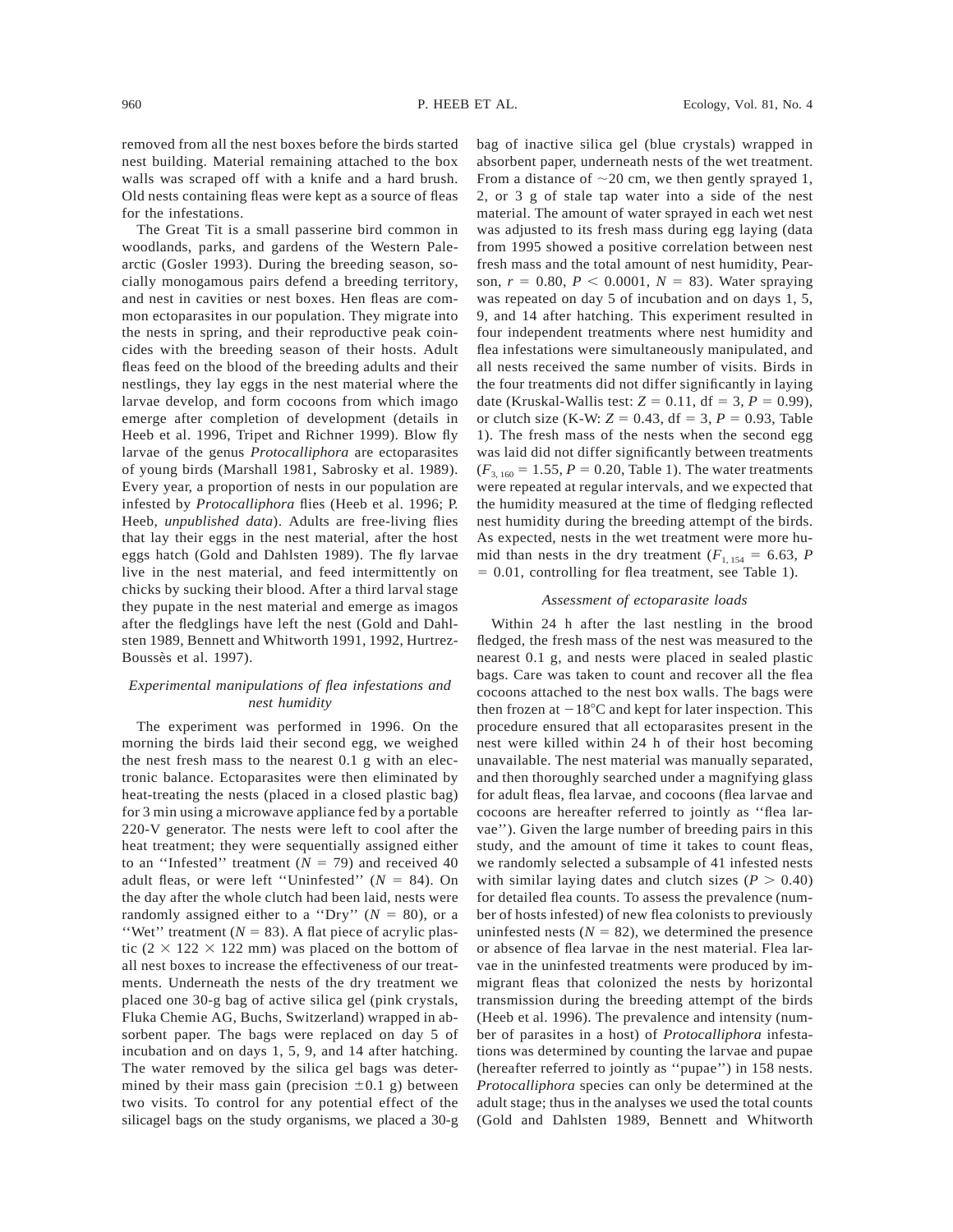|                                                                                                             |                                                                             | Uninfested                                                                  | Flea-infested                                                               |                                                                             |  |
|-------------------------------------------------------------------------------------------------------------|-----------------------------------------------------------------------------|-----------------------------------------------------------------------------|-----------------------------------------------------------------------------|-----------------------------------------------------------------------------|--|
| Variable                                                                                                    | Dry                                                                         | Wet                                                                         | Dry                                                                         | Wet                                                                         |  |
| Nest characteristics                                                                                        |                                                                             |                                                                             |                                                                             |                                                                             |  |
| Water manipulation <sup>†</sup><br>Fresh mass $(2nd egg)$ $(g)$<br>Total water $(g)$<br>Dry mass $(g)$<br>N | $-47.8 \pm 0.5$<br>$40.8 \pm 1.8$<br>$12.3 \pm 1.0$<br>$44.7 \pm 1.6$<br>42 | $+13.7 \pm 0.5$<br>$45.6 \pm 2.5$<br>$15.4 \pm 1.0$<br>$48.0 \pm 2.3$<br>42 | $-48.7 \pm 0.6$<br>$39.1 \pm 1.6$<br>$16.3 \pm 1.1$<br>$42.4 \pm 1.6$<br>34 | $+12.6 \pm 0.5$<br>$42.3 \pm 2.1$<br>$19.0 \pm 1.0$<br>$43.4 \pm 2.0$<br>41 |  |
| Breeding parameters                                                                                         |                                                                             |                                                                             |                                                                             |                                                                             |  |
| Laying date <sup>†</sup><br>Clutch size<br>Brood size at hatching<br>N                                      | $21.6 \pm 0.8$<br>$7.8 \pm 0.2$<br>$7.4 \pm 0.2$<br>42                      | $21.6 \pm 0.8$<br>$7.6 \pm 0.2$<br>$7.1 \pm 0.2$<br>43                      | $21.4 \pm 0.8$<br>$7.7 \pm 0.2$<br>$7.2 \pm 0.3$<br>38                      | $21.6 \pm 0.8$<br>$7.7 \pm 0.2$<br>$7.3 \pm 0.2$<br>42                      |  |
| Nestling parameters                                                                                         |                                                                             |                                                                             |                                                                             |                                                                             |  |
| Tarsus length (mm)<br>Wing length (mm)<br>N                                                                 | $22.1 \pm 0.1$<br>$47.0 \pm 0.4$<br>42                                      | $22.0 \pm 0.1$<br>$47.8 \pm 0.5$<br>41                                      | $21.6 \pm 0.1$<br>$45.5 \pm 0.9$<br>36                                      | $21.8 \pm 0.1$<br>$46.0 \pm 0.8$<br>41                                      |  |

TABLE 1. Nest characteristics, breeding, and nestling growth parameters in a Great Tit population.

*Notes:* Nests were either infested by fleas or were left uninfested, water was either removed (Dry) or added (Wet) in the nests (see *Methods*). *N*, numbers of nests. Means  $\pm$  se are shown.

 $\dagger$  Grams of water removed from  $(-)$  or added to  $(+)$  the nests.

 $\ddagger$  1 = 1 April.

1991, 1992, Hurtrez-Boussès et al. 1997). *Protocalliphora* pupae probably had not enough time to emerge before nest collection, since no empty pupal cases were found (P. Heeb, *personal observation*). Other insects observed in the nests were a few small, undetermined dipteran larvae in one nest, and small detritivorous rove beetles in 10 nests (Family Staphylinidae). The small frequencies and numbers of other nest-dwelling insects are unlikely to have had a significant effect on our nest humidity treatments, or on host reproductive performance (Heeb et al. 1996).

#### *Quantification of nest humidity*

After the number of fleas and *Protocalliphora* pupae was determined, all the nests were dried in an oven at 80°C for 24 h. The dry mass of the nests, a measure of nest size, was then determined to the nearest 0.1 g. The total amount of water in the nests at the time of fledging was calculated by subtracting the dry mass from the fresh mass (Table 1). Nest humidity was determined as the total amount of water in the nests divided by nest dry mass (units: grams of water per grams of nest material). Nest materials used by our Great Tit population included moss, small roots, pine needles, deer hair, sheep wool, and rarely a feather. During the dissection of the nests we did not detect the presence of green plant material, or a change in the number of feathers in response to our treatments (P. Heeb, *personal observation*).

#### *Measures of Great Tit reproductive performance*

Nest boxes were checked at regular intervals before and during nest building to determine the start of egg laying. For each breeding pair we recorded the date when the first egg was laid, the clutch size, the date

when incubation started, the date when the first egg hatched, and the number of young fledged. Fourteen days after hatching we measured nestling body mass (precision  $\pm 0.1$  g), tarsus length ( $\pm 0.1$  mm), and wing length  $(\pm 1$  mm). Mean values for each brood were used as independent data points in the analyses. From day 16 after hatching onwards, the nests were inspected daily to determine when the last young fledged.

#### *Statistical analyses*

Analyses were performed using the Systat (Wilkinson 1989), JMP (Sall and Lehman 1996), and GLMStat (Beath 1997) statistical packages. Distributions of the flea counts, and some nest parameters, were normalized by square-root transformations, and analyzed with parametric statistics. Whenever transformations did not normalize the distribution of the data, the two-way ANOVA for ranked data, or the Poisson regression, were used to test the effects of the two experimental factors (Crawley 1993, Sokal and Rohlf 1995). All tests are two-tailed.

### **RESULTS**

### *The effect of flea infestations on nest humidity*

Humidity was higher in flea-infested than in uninfested nests (Fig. 2,  $F_{1, 154} = 40.6, P < 0.0001$ , controlling for water treatment). There was no significant interaction between the flea and water treatment  $(P =$ 0.79), suggesting that the effect of flea infestation on nest humidity was not affected by the water treatment. The dry mass of the nests tended to be smaller in fleainfested nests, but did not differ significantly in relation to water treatment (flea treatment:  $F_{1, 156} = 3.26$ ,  $P =$ 0.07; water treatment:  $F_{1, 156} = 0.89$ ,  $P = 0.35$ , Table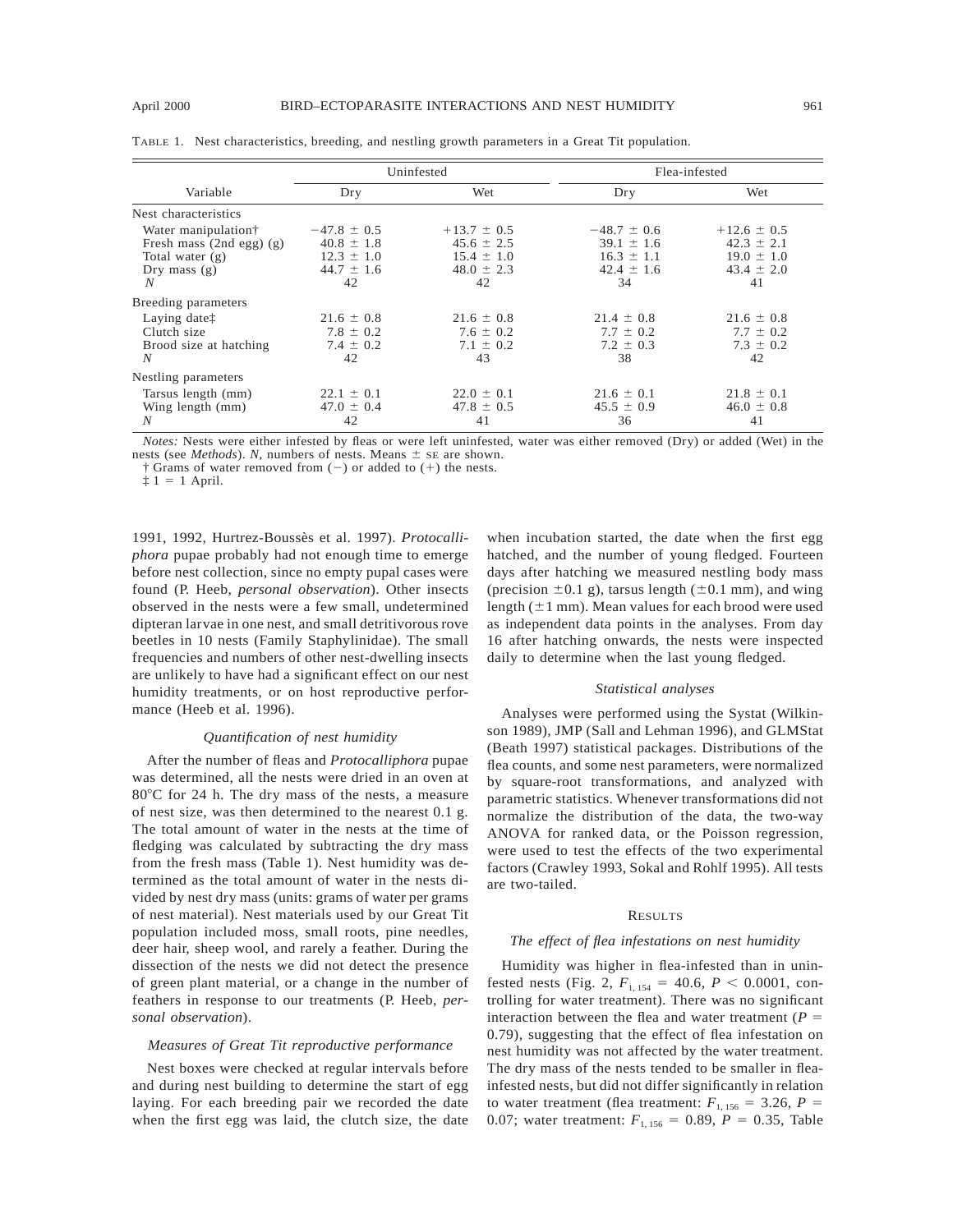

FIG. 2. Nest humidity index at fledging in relation to flea infestations. Great Tit nests were either infested by 40 adult fleas from egg laying onwards  $(N = 79)$  or were left uninfested ( $N = 84$ ). Nest humidity as in Fig. 1. Means  $\pm$  1 se shown.

1). Thus, experimental flea infestations caused an increase in nest humidity that was not associated with significant modifications of nest size.

### *The effect of nest humidity on flea infestations, flea survival, and reproduction*

The frequency of infestations by flea immigrants in uninfested nests was higher in dry (32%) than in wet (12%) nests (log likelihood ratio:  $\chi^2 = 5.20$ , df = 1,  $P = 0.02$ , Table 2). In infested nests, the water treatments had no significant effect on the number of adult fleas (wet nests:  $66 \pm 10$  fleas, mean  $\pm 1$  SE, dry nests: 76  $\pm$  10 fleas, *t* test, *t* = 0.82, df = 39, *P* = 0.41), or on the number of flea larvae (wet nests:  $1428 \pm 293$ larvae, dry nests:  $1581 \pm 286$  larvae, *t* test,  $t = 0.67$ ,  $df = 39$ ,  $P = 0.50$ ). In a polynomial regression, we examined the contributions of nest size and humidity on flea numbers in infested nests (Table 3). As expected under the hypothesis that density-dependent competition among larvae affects their population size, the number of flea larvae tended to be positively correlated with nest dry mass. The number of flea adults and their larvae were positively correlated with nest humidity (Table 3). A visual inspection of the relationship between nest humidity and fleas suggests that both adult and larval numbers tended to decrease above a certain level of nest humidity (Fig. 3). Evidence for this decrease is provided by a significant second-order effect of nest humidity on flea numbers (Table 3).

### *The effect of nest humidity and flea infestation on Great Tit reproduction*

An alteration of the harmful effect of flea infestation by nest humidity on host reproduction would be revealed by a significant interaction term between the

TABLE 2. Frequencies of *Protocalliphora* and hen flea infestations in Great Tit nests. Nests were either infested by fleas or were left uninfested, and water was either removed (Dry) or added (Wet) to the nests (see *Methods*).

|                       |          | Uninfested | Flea-infested |          |  |
|-----------------------|----------|------------|---------------|----------|--|
| Treatment             | Dry      | Wet        | Dry           | Wet      |  |
| Protocalliphora pupae |          |            |               |          |  |
| Absent<br>Present     | 28<br>13 | 34<br>8    | 13<br>21      | 25<br>16 |  |
| No. pests             | 41       | 42         | 34            | 41       |  |
| Hen flea larvae       |          |            |               |          |  |
| Absent<br>Present     | 28<br>13 | 37<br>5    | <br>          | <br>     |  |

*Note:* Frequencies for flea larvae are shown for nests that were not experimentally infested by fleas (see *Methods*).

flea and water treatments. Brood size at hatching was not significantly different among birds in the different flea and water treatments (Table 1, two-way ANOVA for ranked data, flea treatment:  $\chi^2 = 0.0014$ ,  $P = 0.97$ , water treatment:  $\chi^2 = 0.26$ ,  $P = 0.61$ ); the interaction between the two factors was not significant  $(P > 0.30)$ . These results suggest that neither flea infestations nor the water treatment had a significant effect on the number of tit eggs hatching.

Flea infestations had a significant negative effect on nestling body mass, and tarsus and wing length. In contrast, the water treatment had no significant effect on nestling growth parameters (Fig. 4a, Tables 1 and 4). The interaction terms between flea and water treatment were all nonsignificant, suggesting that modifications of nest humidity did not alter the effect of fleas on nestling growth parameters (Table 4). Nestling body mass and tarsus length decreased with laying date and with increasing number of young in the brood (Table 4). Nestling wing length decreased with increasing number of young in the brood, and tended to decrease with laying date (Table 4). Significant interaction terms between flea treatment and either laying date or brood size would suggest a change in the harmful effect of the fleas on nestling growth in relation to the breeding conditions encountered by the birds. These interactions were all nonsignificant (Table 4), suggesting that the effect of the fleas on nestling growth did not vary during the birds' breeding season, or with the number of young in the brood.

TABLE 3. Analysis of flea numbers in relation to nest dry mass and amount of humidity within nests.

|                                                 |                      | Adult fleas |                      |                      | Flea larvae |                       |  |
|-------------------------------------------------|----------------------|-------------|----------------------|----------------------|-------------|-----------------------|--|
| Factor                                          | F                    | df          |                      | F                    | df          |                       |  |
| Dry mass<br>Humidity<br>(Humidity) <sup>2</sup> | 0.17<br>7.36<br>5.95 |             | 0.68<br>0.01<br>0.02 | 3.45<br>8.41<br>5.48 |             | 0.07<br>0.006<br>0.02 |  |

*Note:* The analyses were performed using a second-order polynomial on flea numbers (square-root transformed).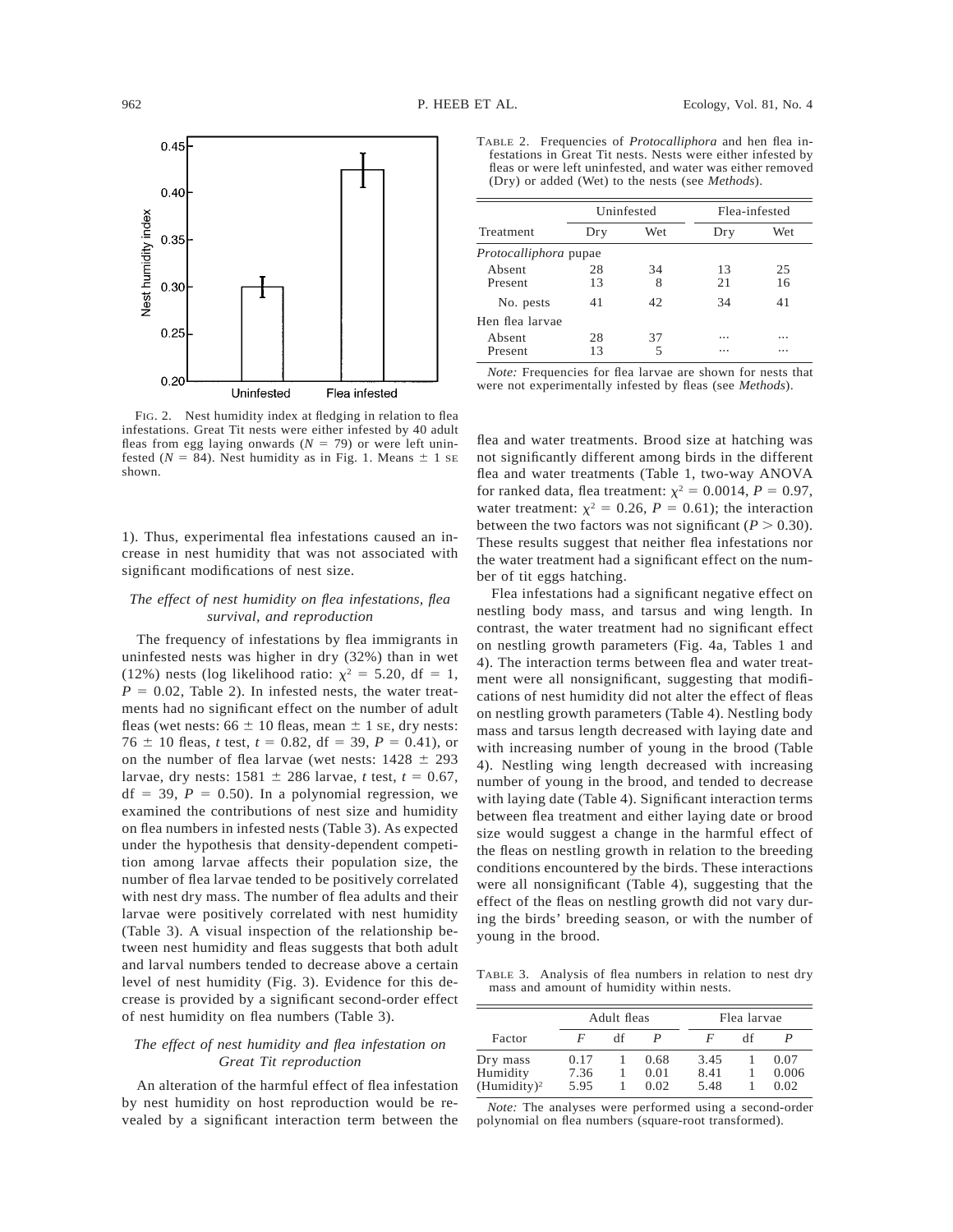Number of adult fleas<br>(square-root transformed)

Number of flea larvae<br>(square-root transformed)

15 a

 $13$ 

11 9

7

5

3

 $0.1$ 

80  $\mathsf{h}$ 70

60 50

40 30

20

 $10$  $\mathsf{C}$ 

 $0.1$ 

 $0.2$ 

 $0.2$ 

 $0.3$ 

o

o

್ಧ

 $0.4$ 

o

o

 $0.5$ 

 $0.7$ 

 $0.6$ 

O  $\circ$ 







FIG. 3. The relationship between flea numbers and nest humidity index (see Fig. 1). In one treatment, water was removed from the nests (Dry nests, open circles;  $N = 21$ ); in the second treatment water was added to the nests (Wet nests, solid circles;  $N = 20$ ). The number of (a) adults fleas, and (b) flea larvae followed a significant quadratic relationship with nest humidity (see Table 3).

 $0.3$ 

 $0.4$ 

Nest humidity index

0.5

 $0.6$ 

 $0.7$ 

The number of young fledged per brood was analyzed using a Poisson regression with water and flea treatment as factors, and laying date and brood size as covariate. The minimal adequate model included flea treatment and laying date (scaled Pearson's  $\chi^2$ : 165.9,  $df = 162$ , adjusted scale parameter: 1.02). Flea-infested nests fledged fewer young than uninfested nests (Fig. 4b, change in deviance,  $\Delta D$ : 6.48,  $P = 0.01$ , df = 1), and wet nests tended to fledge more young than dry nests (Fig. 4b,  $\Delta D$ : 3.34,  $P = 0.07$ , df = 1). The interaction term between flea and water treatment was not significant ( $\Delta D$ : 1.04,  $P = 0.31$ ), suggesting that water treatment did not modify the effect of fleas on the number of young fledged (Fig. 4b). The number of young fledged decreased with laying date  $(\Delta D: 19.54,$  $P = 0.0001$ , df = 1). The interactions of flea treatment with either laying date or brood size on the number of young fledged were both not significant ( $P > 0.15$ ).

FIG. 4. The effect of hen fleas on Great Tit reproduction: (a) nestling mass 14 d after hatching and (b) number of young fledged. Nests were either infested by fleas or left uninfested, and water was either removed from nests (Dry) or added to nests (Wet). Means  $\pm$  1 se shown.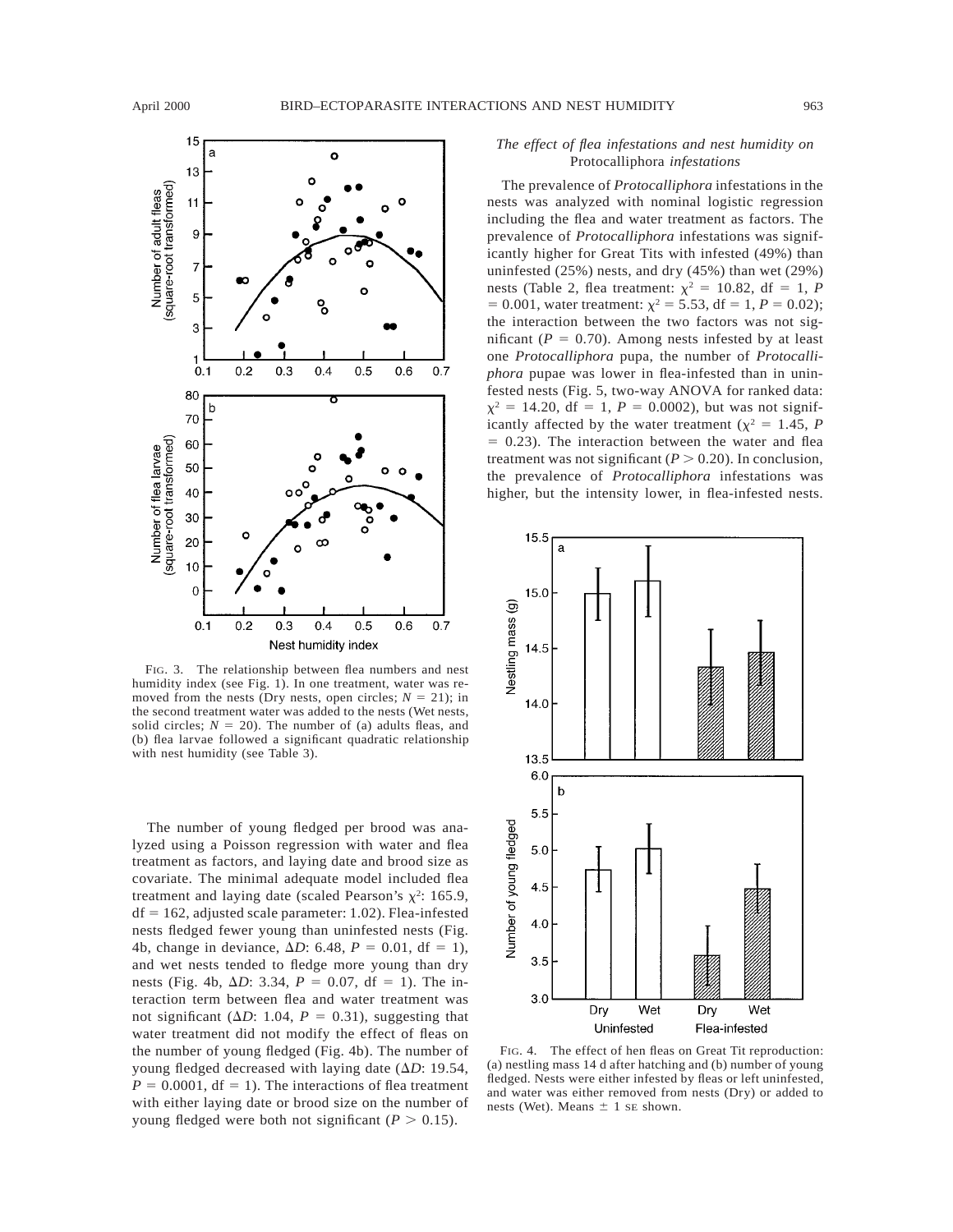|                                         | Body mass |        | Tarsus length |       | Wing length |       |
|-----------------------------------------|-----------|--------|---------------|-------|-------------|-------|
| Source                                  | F         | P      | F             | P     | F           | P     |
| Factors                                 |           |        |               |       |             |       |
| Flea treatment                          | 7.07      | 0.009  | 7.31          | 0.008 | 6.79        | 0.01  |
| Water treatment                         | 0.24      | 0.63   | 0.29          | 0.59  | 0.76        | 0.38  |
| Laying date                             | 7.40      | 0.007  | 4.40          | 0.04  | 2.99        | 0.09  |
| Brood size                              | 25.27     | 0.0001 | 8.12          | 0.005 | 9.97        | 0.002 |
| Interactions                            |           |        |               |       |             |       |
| Flea treatment (trt) $\times$ Water trt | 0.34      | 0.56   | 1.64          | 0.20  | 0.02        | 0.88  |
| Flea trt $\times$ Laying date           | 0.99      | 0.32   | 0.001         | 0.97  | 1.02        | 0.31  |
| Flea trt $\times$ Brood size            | 0.48      | 0.49   | 0.02          | 0.88  | 0.30        | 0.59  |

TABLE 4. Analysis of nestling growth in relation to flea infestations and modifications of nest humidity.

*Notes:* Nests were either infested by fleas or were left uninfested, and water was either added to or removed from the nests. Growth parameters were analyzed in a general linear model including the experimental treatments as factors with laying date and brood size as covariates. For all  $F$  tests df = 1, 156. All the other interactions between factors are not statistically significant.

The prevalence of *Protocalliphora* infestations was higher in dry nests.

#### **DISCUSSION**

#### *Nest humidity in relation to flea infestations*

The nest of cavity-breeding hosts provides the key habitat for the survival and reproduction of many ectoparasites (Rothschild and Clay 1952, Marshall 1981). It can be expected that nest properties affect the fitness of ectoparasites, and thus host–parasite coevolution. The present study is based on an earlier finding of a negative correlation between Great Tit nestling mass in flea-infested broods and nest humidity (Fig. 1). Here, we show experimentally a causal link between hen flea infestation and nest humidity (Fig. 2). Nest humidity is unlikely to have been affected by green plant materials or feathers, since Great Tits in our study population rarely use them in their nests (Heeb et al. 1996; P. Heeb, *personal observation*). Two mechanisms can potentially explain the presence of higher humidity in flea-infested nests. (1) Flea infestations can augment the energy expenditure of nestlings by increasing their



FIG. 5. Number of *Protocalliphora* pupae in Great Tit nests. Nests were either infested by fleas  $(N = 37)$  or left uninfested  $(N = 21)$ . Median and interquartile ranges are shown.

metabolism (Booth et al. 1993, Møller et al. 1994). A higher metabolism leads to greater evapotranspiration (Calder and King 1974, Dawson 1982), possibly increasing nest humidity. If total metabolic turnover increases with brood size, this should result in more evapotranspiration and higher nest humidity in larger broods. This suggestion is supported by a positive relationship between nest humidity and the number of young in the brood ( $F_{1, 154} = 5.84, P = 0.02$ , controlling for water and flea treatment). (2) The fleas' blood meal consists of 80% water, and fleas possess efficient morphological, physiological, and biochemical mechanisms for rapid water excretion (Rothschild and Clay 1952, Marshall 1987, Hinkle et al. 1991, Lehane 1991). The water excreted by adult hen fleas could thus add to nest humidity. The relative contribution of these two mechanisms to nest humidity remains unclear, and will require an assessment of the flea-induced changes in nestling metabolism, as well as the amounts of blood taken by adult fleas. Flea infestations resulted in greater nest humidity, and this effect can be considered as the first example of an ectoparasite acting as a physical ecosystem engineer (Thomas et al. 1998). As expected for physical ecosystem engineers, our results also suggest that physical modifications in the nests associated with flea infestations can affect the viability of other nest-dwelling organisms (Jones et al. 1997).

## *The effect of nest humidity on flea infestation, survival, and reproduction*

Prevalence of immigrating fleas in nests of the uninfested treatment was higher in nests where we removed water than where we added water (Table 2). Interestingly, the prevalence of *Protocalliphora* was also higher in dry nests, suggesting a comparable effect of nest humidity on the colonizing ability of both ectoparasite species. Addition or removal of water in infested nests had no detectable effect on the number of adult fleas or larvae. This suggests that, within the range of humidity levels encountered by hen fleas in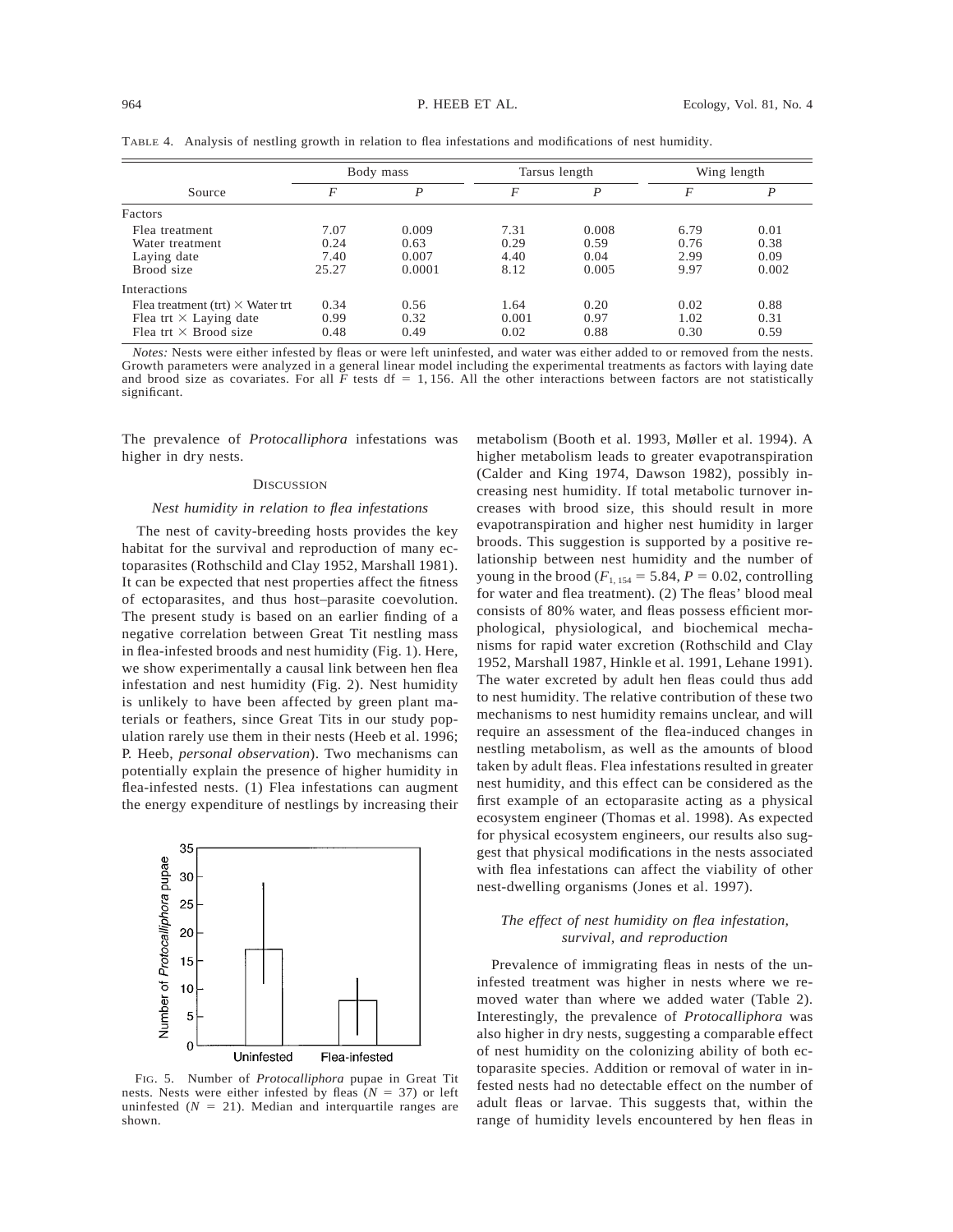this study, modifications of nest humidity levels per se did not affect flea survival and reproduction. Tripet and Richner (1999) suggested that density-dependent competition among flea larvae is important in determining flea population sizes in Blue Tit nests. In agreement with their study, we found a tendency for a positive correlation between nest dry mass and the number of flea larvae.

Laboratory experiments have shown that water is an important abiotic factor for the successful emergence of hen fleas from cocoons, and for adult survival and longevity (Humphries 1966, 1967). In our study, flea numbers were positively correlated with nest humidity up to a certain level, above which flea numbers decreased (Fig. 3). Our results suggest that low levels of humidity could result in reduced flea survival and reproduction, leading to low infestation levels as found in open nests (Tripet and Richner 1997*a*). Natural nesting cavities used by Great Tits have been found to be susceptible to flooding, and could thus be significantly wetter than nest boxes (East and Perrins 1988). High nest humidity in natural cavities could modify the coevolutionary outcome of Great Tit–hen flea interactions through its negative effect on flea survival and reproduction. Future studies should determine experimentally whether there are different optimal humidity levels for vertebrate and invertebrate cavity-dwelling organisms, and examine which ecological factors are responsible for among-nest humidity variation.

### *Effects of nest humidity and flea infestations on host reproductive performance*

Hen flea infestations significantly reduced nestling body mass, tarsus and wing length, and the number of young fledged by the hosts (Table 4, Fig. 4). Modifications of nest humidity had no detectable influence on the effect of fleas, as shown by the nonsignificant interactions between flea and water treatments on host reproductive parameters. Also, the harmful effect of hen fleas did not increase in relation to the seasonal decrease in the birds' reproductive performance, or with the number of young in the brood (Table 4). Undernourished or weak individuals, in general, are more affected by parasites (Marshall 1981, Gershwin et al. 1985), and it has been proposed that a deterioration in environmental conditions during breeding leads to an increase in the detrimental effects of ectoparasites (de Lope et al. 1993, Møller 1994*a*). In the House Martin, *Delichon urbica,* no significant brood reduction occurred after infestation of first broods with the house martin bug, *Oeciacus hirundinis,* as compared to uninfested broods, but significant brood reduction took place in infested second broods (de Lope et al. 1993). It was suggested that these results provide evidence for an increase in the negative effect of the bugs late in the season, when conditions for reproduction were more inadequate. However, nestlings in infested and reduced second broods had similar body masses to nestlings of uninfested broods (de Lope et al. 1993), suggesting that, within the general trade-off between offspring quality and number, parents with infested nests put a relatively higher premium on nestling quality than on number (Richner and Heeb 1995). In our study, the number of adult fleas or their larvae did not vary significantly during the birds' breeding season (adult fleas:  $F_{1,38} = 0.26$ ,  $P = 0.61$ ; flea larvae:  $F_{1,38} = 0.68$ ,  $P =$ 0.41, controlling for water treatment), whereas nestling quality and the number young fledged by the birds decreased during the season. In this study, the nonsignificant interactions between season, brood size, and flea infestations (Table 4), do not provide evidence for a stronger effect of hen fleas with a seasonal deterioration in breeding conditions, or with an increasing number of nestlings in the brood.

In a series of papers, Møller (1989, 1992, 1994*b*) cautioned that high reproductive performance in bird populations breeding in nest boxes could be an artifact, and that generalizations based on these studies could be flawed. Møller suggested that lower predation rates, high breeding densities, and the habit of researchers to reduce natural ectoparasite levels by cleaning nest boxes could lead to incorrect interpretations of the birds' life histories, population dynamics, and ecology. In a reply, Koenig et al. (1992) argued that there is no a priori reason to consider the behavior of birds in nest boxes to be maladaptive, and that nest boxes offer possibilities for experimentation unavailable when working with natural cavities. Recent studies compared the reproductive performance of birds in natural cavities and nest boxes, and found that differences in reproductive success among them are not always clear (Robertson and Rendell 1990, review in Purcell et al. 1997). A general problem of studies comparing the reproductive success of birds breeding in nest boxes or natural cavities is that the choice of nest site is left to the birds, which might differ in their phenotypic traits and reproductive ability (Purcell et al. 1997). One way to determine the effect of the biases suggested by Møller on the evolution of bird life histories would be to experimentally randomize birds breeding in the two types of nesting cavities, and then determine their reproductive performances.

Our preliminary observations suggested that high nest humidity would have a detrimental effect on nestling growth (Fig. 1). Intriguingly, in this study we found that the number of fledglings tended to be higher in nests where we increased humidity levels (Fig. 4). This result could be expected if cavity-nesting birds are adapted to grow and reproduce in natural cavities where humidity levels can be higher than in nest boxes (East and Perrins 1988). Furthermore, high humidity levels in ectoparasite-infested nests could benefit the birds by reducing parasite survival and reproduction (as shown in Fig. 3). Our results suggest that future studies of bird–ectoparasite interactions should con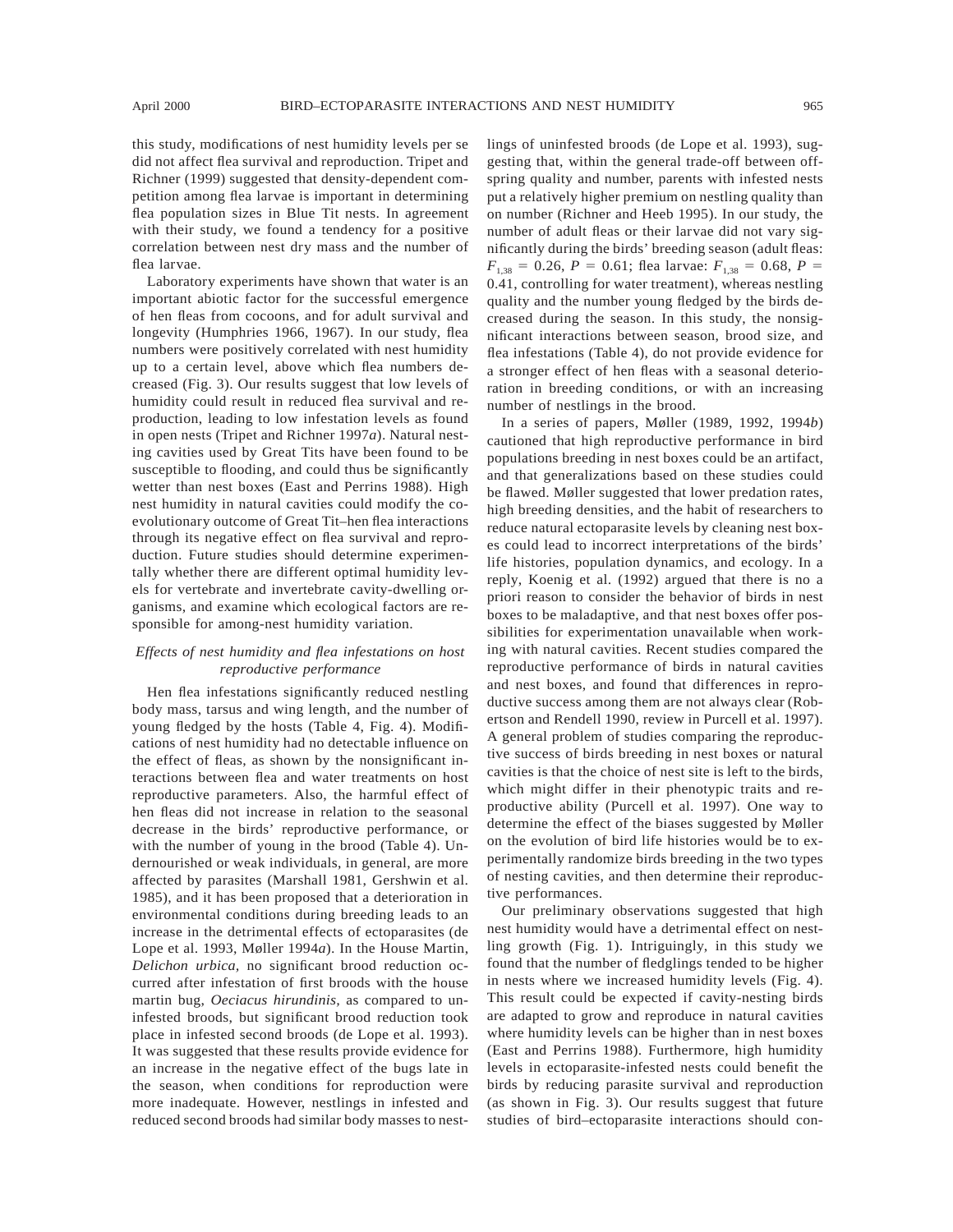sider the role of nest humidity levels on bird reproductive performance.

### *The effects of flea infestations and nest humidity on* Protocalliphora *infestations*

Nest humidity influenced the prevalence of both *Protocalliphora* and hen flea infestations. Nests where water was removed were more likely to be infested by the two ectoparasite species than nests where water was added (Table 2). A large body of literature exists on the prevalence and intensity of infestations by fleas and *Protocalliphora* flies in birds' nests (for reviews see Sabrosky et al. 1989, Bennett and Whitworth 1991, 1992, Johnson and Albrecht 1993, Tripet and Richner 1997*a*). However, observational data are of limited value for determining the key factors shaping infestation patterns, and the structure of parasite communities within hosts (Simberloff and Moore 1997, Poulin 1998). Successful infestation requires three main steps; (1) the parasite has to find a suitable host, (2) it has to settle on the host and lay eggs, and (3) the offspring produced by the parasite have to survive and reach the larval or pupal stage (Combes 1991). Hen flea immigration into uninfested nests, and *Protocalliphora* infestations in all nests, were detected after the nestlings fledged, and our data does not allow us to determine at which step the differences between treatments arose. Higher infestation prevalence in dry nests by both hen fleas and *Protocalliphora* could have resulted from female ectoparasites preferring to lay eggs in them. Alternatively, infestation by female parasites may have been random in relation to the water treatment, and lower ectoparasite survival and/or reproductive success in wet nests could have reduced their infestation prevalence.

We found that the prevalence of *Protocalliphora* infestations was higher in nests experimentally infested by fleas (Table 2). These differences are likely to arise after the bird eggs have hatched, since adult *Protocalliphora* parasitize their hosts when the parents are feeding the young (Gold and Dahlsten 1989, Hurtrez-Boussès et al. 1997). Ectoparasitic dipterans are known to use chemical (e.g.,  $CO<sub>2</sub>$ ), and visual cues to locate their hosts (Gold and Dahlsten 1989, Lehane 1991). Higher begging rates of Great Tit nestlings in fleainfested nests (Christe et al. 1996*b*) could lead to an increase in their metabolism (Booth et al. 1993, Møller et al. 1994), resulting in greater amounts of  $CO<sub>2</sub>$  being emitted from infested broods. Alternatively, *Protocalliphora* females could be attracted by an increase in food provisioning rates at infested nests, as shown for male Great Tits and parent Blue Tits (Christe et al. 1996*b*, Tripet and Richner 1997*b*). Unpublished data from two previous years for infested and uninfested broods in our population revealed that parent Great Tits did not increase their provisioning rate in response to flea infestations (males:  $F_{1, 126} = 0.12$ ,  $P = 0.73$ , females:  $F_{1, 127} = 0.68$ ,  $P = 0.41$ , controlling for year and brood size). In contrast, our data showed that flea infestation reduced the hematocrit (amount of red cells in the blood) of nestlings ( $F_{1, 186} = 20.7$ ,  $P < 0.0001$ , controlling for year and brood size). Thus, in our population, flea-infested broods might have produced stronger olfactory cues due to a change in nestling metabolism, and could be easier to locate by *Protocalliphora* flies than uninfested broods.

The intensity of *Protocalliphora* infestations was lower in nests experimentally infested by fleas, suggesting the existence of a negative interaction between hen fleas and *Protocalliphora* in Great Tit nests (Fig. 5). A number of nonexclusive mechanisms can explain this negative association. (1) The immune responses mounted by Great Tit nestlings against the fleas could reduce the viability of *Protocalliphora* larvae (Baron and Weintraub 1987, Devaney and Augustine 1988, de Lope et al. 1998). (2) High humidity levels in fleainfested nests could have decreased the survival of *Protocalliphora* larvae (Bennett and Whitworth 1991). As suggested by Thomas et al. (1998), for the action of parasites as physical ecosystem engineers, modifications in the physical properties of nests by fleas could have a significant effect on infestation intensities by *Protocalliphora.* (3) *Protocalliphora* larvae are bigger, and less mobile, than adult fleas, and could suffer from higher mortality rates due to increased nest sanitation behavior by female Great Tits in flea-infested nests (Christe et al. 1996*a*). In our study, there was a tendency for female Great Tits with flea-infested nests to build smaller nests that could have also reduced the survival probability of *Protocalliphora* larvae. (4) Depending on the type of competition between hen flea and *Protocalliphora* larvae, female *Protocalliphora* could have laid fewer eggs in flea-infested nests (Ives 1989). The negative association between the two ectoparasites suggests that hen fleas could impose selection pressures on the evolution of *Protocalliphora* life history traits. Future studies should determine the mechanisms underlying the negative association between hen flea and *Protocalliphora* larvae. The existence of a quantifiable interspecific association among these two ectoparasites provides a suitable system to study the roles of abiotic factors and interspecific competition in shaping parasite infracommunity structure (Poulin 1998). As far as we are aware, this study is the first to show experimentally that a modification of an abiotic factor changed the infestation prevalence of two ectoparasites. It also provides the first experimental demonstration of an interspecific association between two ectoparasite species. Great Tit nests experimentally infested with hen fleas had, on the one hand, a higher prevalence and, on the other hand, a lower intensity of *Protocalliphora* infestations.

#### ACKNOWLEDGMENTS

We gratefully acknowledge A. Roulin, M. G. W Brinkhof, and two anonymous referees for comments. Financial support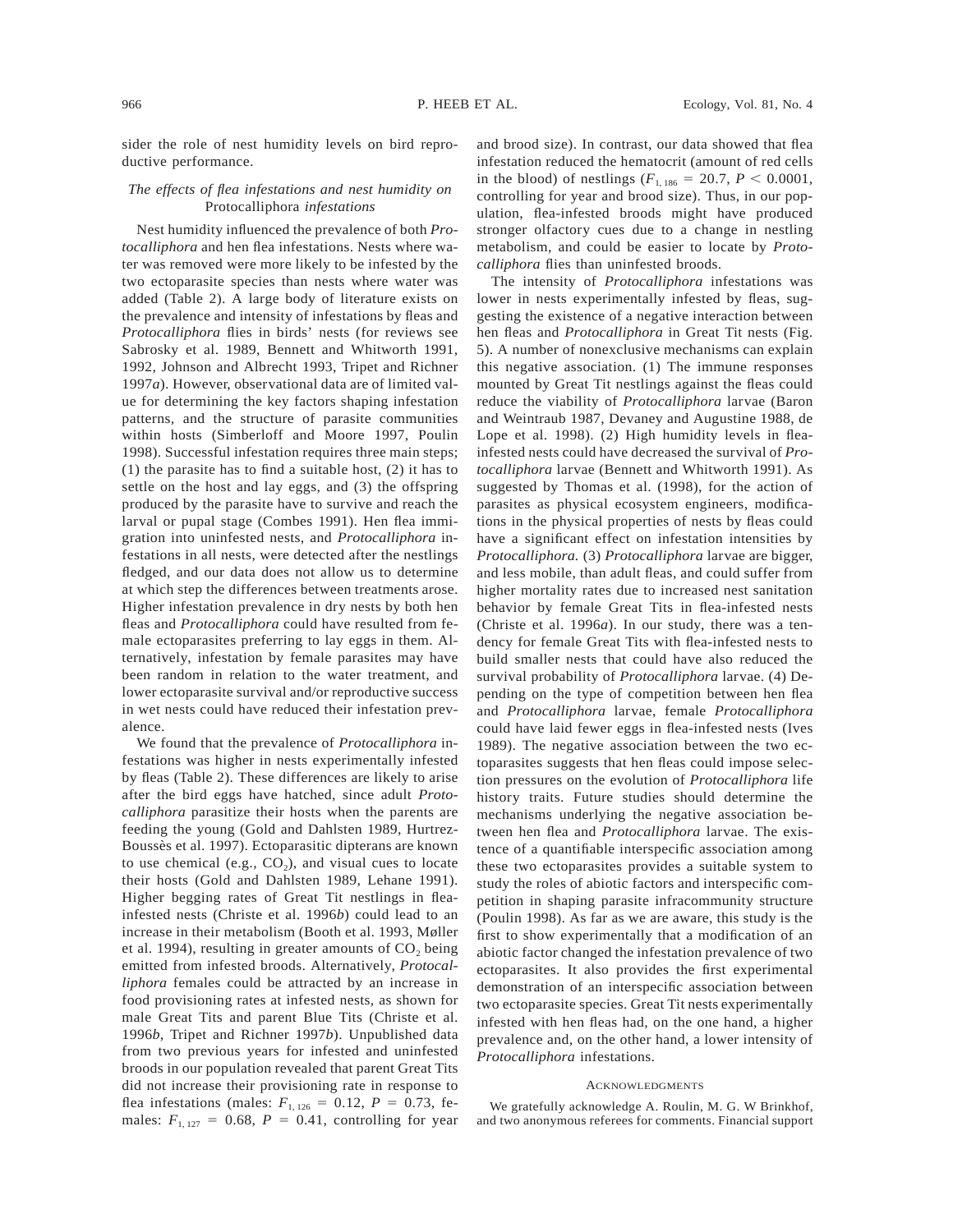was provided by the Swiss National Science Foundation, grant Number 31-43570.95 (to H. Richner).

#### LITERATURE CITED

- Baron, R. W., and J. Weintraub. 1987. Immunological responses to parasitic arthropods. Parasitology Today **3**:77– 82.
- Beath, K. J. 1997. GLMStat user manual version 3.1. Beath, Sydney, Australia.
- Behnke, J. M., C. J. Barnard, and D. Wakelin. 1992. Understanding chronic nematode infections: evolutionary considerations, current hypotheses and the way forward. International Journal of Parasitology **22**:861–907.
- Bennett, G. F., and T. L. Whitworth. 1991. Studies on the life history of some species of *Protocalliphora* (Diptera: Calliphoridae). Canadian Journal of Zoology **69**:2048– 2058.
- Bennett, G. F., and T. L. Whitworth. 1992. Host, nest, and ecological relationships of species of *Protocalliphora* (Diptera: Calliphoridae). Canadian Journal of Zoology **70**:51– 61.
- Booth, D. T., D. H. Clayton, and B. A. Block. 1993. Experimental demonstration of the energetic cost of parasitism in free-ranging hosts. Proceedings of the Royal Society of London B. **253**:125–129.
- Brown, C. R., and M. B. Brown. 1986. Ectoparasitism as a cost of coloniality in Cliff Swallows (*Hirundo rustica*). Ecology **67**:1206–1218.
- Bull, J. J. 1994. Virulence. Evolution **48**:1423–1437.
- Butler, J. M., and T. J. Roper. 1996. Ectoparasites and sett use in European badgers. Animal Behaviour **52**:621–629.
- Calder, W. A., and J. R. King. 1974. Thermal and caloric relations of birds. Pages 259–413 *in* D. S. Farner and K. C. Parkes, editors. Avian Biology (Volume 4). Academic Press, New York, New York, USA.
- Christe, P., A. Oppliger, and H. Richner. 1994. Ectoparasite affects choice and use of roost sites in the Great Tit, *Parus major.* Animal Behaviour **47**:895–898.
- Christe, P., H. Richner, and A. Oppliger. 1996*a*. Of Great Tits and fleas: sleep baby sleep. . . Animal Behaviour **52**: 1087–1092.
- Christe, P., H. Richner, and A. Oppliger. 1996*b*. Begging, food provisioning, and nestling competition in Great Tit broods infested with ectoparasites. Behavioral Ecology **7**: 127–131.
- Clark, L. 1990. Starlings as herbalists: countering parasites and pathogens. Parasitology Today **6**:358–360.
- Combes, C. 1991. Ethological aspects of parasite transmission. American Naturalist **138**:866–880.
- Crawley, M. J. 1993. GLIM for ecologists. Blackwell Science, Oxford, UK.
- Dawson, W. R. 1982. Evaporative losses of water in birds. Comparative Biochemistry and Physiology. Comparative Physiology **71**:495–509.
- de Lope, F., G. González, J. J. Pérez, and A. P. Møller. 1993. Increased detrimental effects of ectoparasites on their bird hosts during adverse environmental conditions. Oecologia **95**:234–240.
- de Lope, F., A. P. Møller, and C. de la Cruz. 1998. Parasitism, immune response and reproductive success in the house martin *Delichon urbica.* Oecologia **114**:188–193.
- Devaney, J. A., and P. C. Augustine. 1988. Correlation of estimated and actual northern fowl mite population with the evolution of specific antibody to a low molecular weight polypeptide in sera of infested hen. Poultry Science **67**: 549–556.
- Dumbacher, J. P., and S. Pruett-Jones. 1996. Avian chemical defense. Current Ornithology **13**:137–174.
- East, M. L., and C. M. Perrins. 1988. The effect of nestboxes on breeding populations of birds in broadleaved temperate woodlands. Ibis **130**:393–401.
- Ebert, D. 1994. Virulence and local adaptation of a horizontally transmitted parasite. Science **265**:1084–1086.
- Ebert, D. 1998. The evolution and expression of virulence. *In* S. C. Stearns, editor. The evolution of health and disease. Oxford University Press, Oxford, UK.
- Ebert, D., and E. A. Herre. 1996. The evolution of parasitic diseases. Parasitology Today **12**:96–101.
- Eeva, T., E. Lehikoinen, and J. Nurmi. 1994. Effects of ectoparasites on breeding success of Great Tits (*Parus major*) and Pied Flycatchers (*Ficedula hypoleuca*) in an air pollution gradient. Canadian Journal of Zoology **72**:624–635.
- Frank, S. 1991. Ecological and genetic models of host–pathogen coevolution. Heredity **67**:73–83.
- Frank, S. 1996. Models of parasite virulence. Quarterly Review of Biology **71**:37–78.
- Gershwin, M. E., R. S. Beach, and L. S. Hurley. 1985. Nutrition and immunity. Academic Press, London, UK.
- Goater, C. P., and J. C. Holmes. 1997. Parasite-mediated natural selection. Pages 9–29 *in* D. H. Clayton and J. Moore, editors. Host–parasite evolution: general principles and avian models. Oxford University Press, Oxford, UK.
- Gold, C. S., and D. L. Dahlsten. 1989. Prevalence, habitat selection and biology of *Protocalliphora* (Diptera: Calliphoridae) found in nests of mountain and chestnut-backed chickadees in California. Hilgardia **57**:1–19.
- Gosler, A. 1993. The Great Tit. Hamlyn, London, UK.
- Harper, G. H., A. Marchant, and D. G. Boddington. 1992. The ecology of the hen flea *Ceratophyllus gallinae* and the moorhen flea *Dasypsyllus gallinulae* in nest boxes. Journal of Animal Ecology **61**:317–327.
- Hart, B. L. 1997. Behavioural defence. Pages 59–77 *in* D. H. Clayton and J. Moore, editors. Host–parasite evolution: general principles and avian model. Oxford University Press, Oxford, UK.
- Heeb, P., I. Werner, M. Kölliker, and H. Richner. 1998. Benefits of induced host responses against an ectoparasite. Proceedings of the Royal Society of London Series B. **265**: 51–56.
- Heeb, P., I. Werner, H. Richner, and M. Kölliker. 1996. Horizontal transmission and reproductive rates of hen fleas in Great Tit nests. Journal of Animal Ecology **65**:474–484.
- Hinkle, N. C., P. G. Koehler, and W. H. Kern Jr. 1991. Hematophagous strategies of the cat flea (Siphonaptera: Pulicidae). Florida Entomologist **74**:377–385.
- Humphries, D. A. 1966. Drinking of water by fleas. Entomologist's Monthly Magazine **102**:260–262.
- Humphries, D. A. 1967. Uptake of atmospheric water by the hen flea *Ceratophyllus gallinae* (Schrank). Nature **214**:426.
- Hurtrez-Boussès, S., J. Blondel, P. Perret, and F. Renaud. 1997. High blow fly parasitic loads affect breeding success in a mediterranean population of blue tits. Oecologia **112**: 514–517.
- Ives, A. R. 1989. The optimal clutch size of insects when many females oviposit per patch. American Naturalist **133**: 671–687.
- Johnson, L. S., and D. J. Albrecht. 1993. Effects of haematophagous ectoparasites on nestling house wrens: who pays the cost of parasitism? Oikos **66**:255–262.
- Jones, C. G., J. H. Lawton, and M. Shachak. 1997. Positive and negative effects of organisms as physical ecosystem engineers. Ecology **78**:1946–1957.
- Koenig, W. D., P. A. Gowaty, and J. L. Dickinson. 1992. Boxes, barns, and bridges: confounding factors or exceptional opportunities in ecological studies? Oikos **63**:305– 308.
- Lee, P. L. M., and D. H. Clayton. 1995. Population biology of swift (*Apus apus*) ectoparasites in relation to host reproductive success. Ecological Entomology **20**:43–50.
- Lehane, M. J. 1991. Biology of blood-sucking insects. Harper Collins, London, UK.